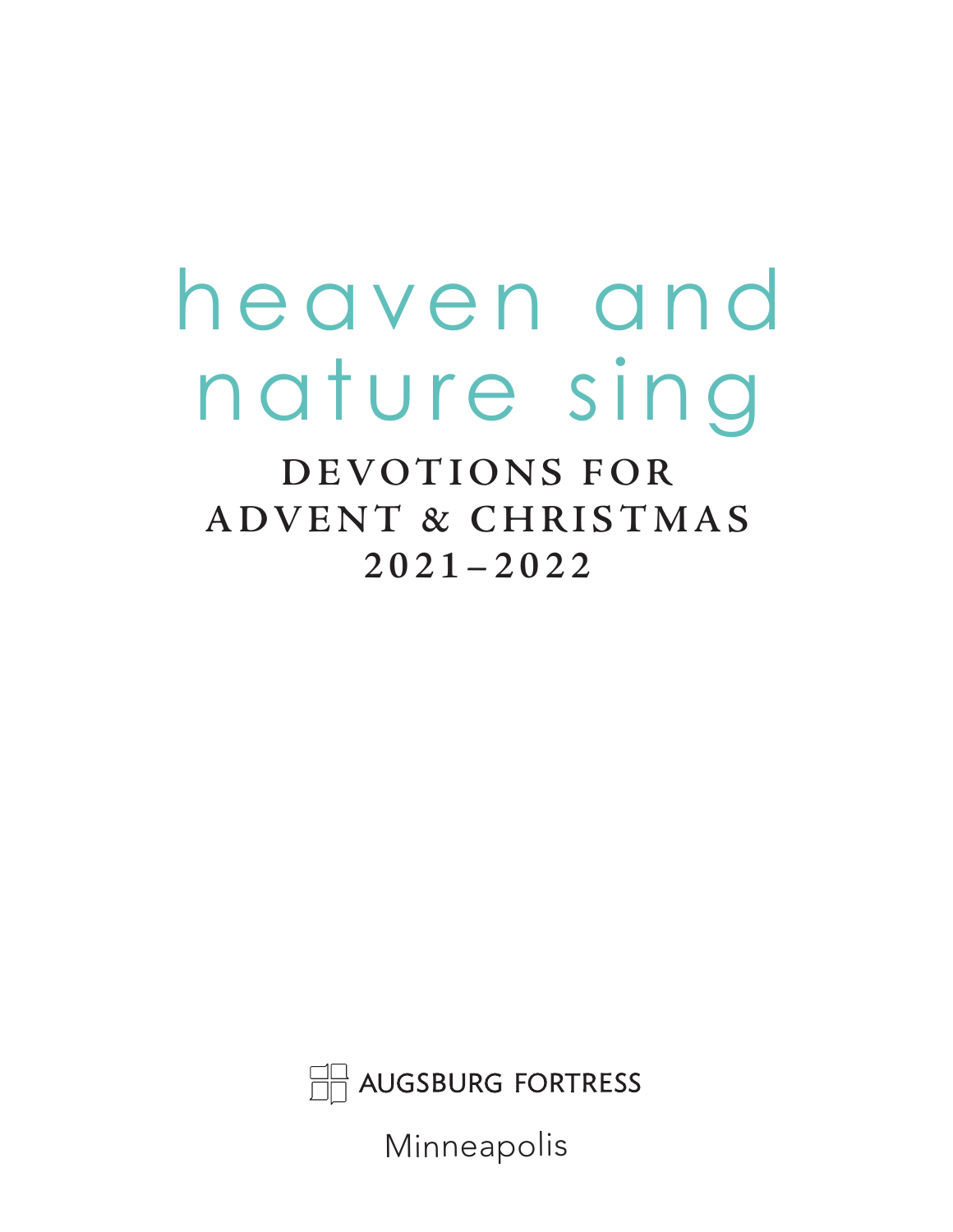HEAVEN AND NATURE SING Devotions for Advent and Christmas 2021–2022

Copyright © 2021 Augsburg Fortress. All rights reserved. Except for brief quotations in critical articles or reviews, no part of this book may be reproduced in any manner without prior written permission from the publisher. Visit www.augsburgfortress.org/copyrights or write to Permissions, Augsburg Fortress, Box 1209, Minneapolis, MN 55440.

Scripture quotations are from the New Revised Standard Version Bible, copyright © 1989 by the Division of Christian Education of the National Council of the Churches of Christ in the USA. Used by permission. All rights reserved.

References to ELW are from *Evangelical Lutheran Worship*, copyright © 2006 Evangelical Lutheran Church in America.

"Household blessings and prayers" are from *Bread for the Day 2021: Daily Bible Readings and Prayers* © 2020 Augsburg Fortress.

ISBN 978-1-5064-8057-2

Writers: Laura R. Holck (November 28–December 5), Troy M. Troftgruben (December 6–15), Stacey Nalean-Carlson (December 16–22), Meghan Johnston Aelabouni (December 23–30), Ron Valadez (December 31–January 6)

Editor: Laurie J. Hanson Cover image: Aurora borealis on the Lofoten islands, Norway. Green northern lights above mountains. Night sky with polar lights. Night winter landscape with aurora and reflection on the water surface. Norway-image iStock/Biletskiy\_Evgeniy Cover design: Alisha Lofgren Interior design: Eileen Engebretson Interior photos: All images © iStock. Used by permission.

The paper used in this publication meets the minimum requirements of American National Standard for Information Sciences—Permanence of Paper for Printed Library Materials, ANSI Z329.48-1984.

Manufactured in the USA.

#### Welcome

The story of Jesus' birth in the Gospel of Luke is filled with song. Luke begins with the news that Elizabeth and Zechariah, despite their old age, will have a son who will prepare people for the arrival of the long-awaited Messiah. This is a prelude to the singing that follows from Elizabeth and Zechariah; Jesus' mother, Mary; the prophets Simeon and Anna; and even an angel choir!

This book continues the Christian tradition of setting aside time to prepare for the celebration of Jesus' birth and to anticipate his return. The Advent season of preparation then unfolds in the joy of the twelve days of Christmas and the day of Epiphany. You will find daily devotions here for the first Sunday of Advent (November 28, 2021) through Epiphany (January 6, 2022). Each devotion features a scripture reading from Luke, accompanied by a photo, a quote to ponder, a reflection, and a prayer. The book also offers household blessings and prayers (see pages 84–94) to enrich your preparations and celebrations.

During these days of Advent and Christmas, may the good news of Jesus' birth fill our lives and our world with joy and peace. Let heaven and nature sing!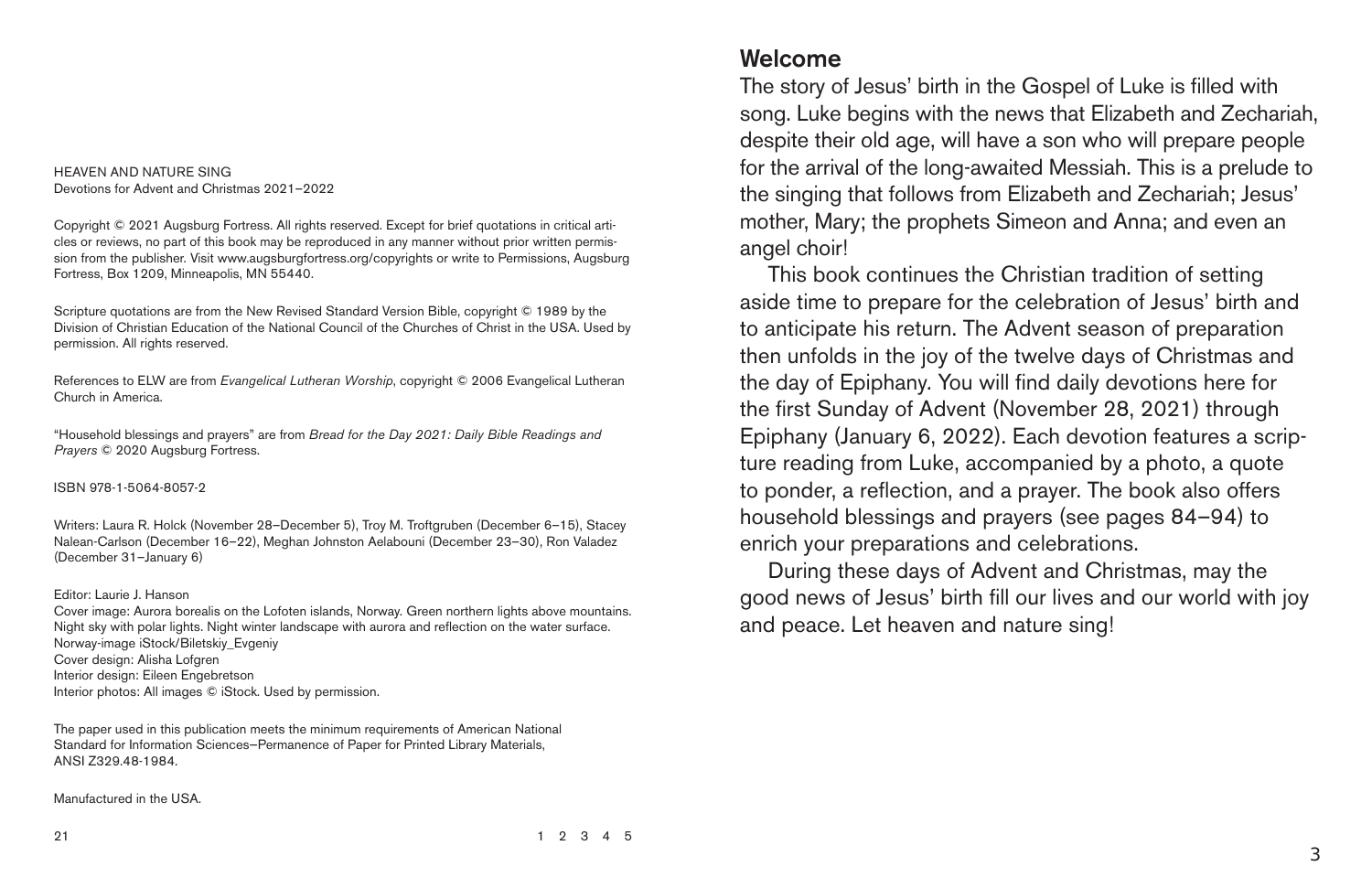#### Luke 1:24-25

After those days his wife Elizabeth conceived, and for five months she remained in seclusion. She said, "This is what the Lord has done for me when he looked favorably on me."

#### To ponder

I have held many things in my hands, and I have lost them all; but whatever I have placed in God's hands, that I still possess.—Martin Luther, in a letter to Justus Jonas the Elder

# December 5 / Advent 2

### The gaze of God

For most of human history, the gaze of the gods—who were often seen as mischievous or vengeful—was a curse. When the gods noticed someone, that person became their plaything or the object of their aggression. To draw their attention was to risk being the target of their frustration, boredom, or anger. To avoid their punishment required sacrifices and other acts of devotion.

In Elizabeth's story we see something entirely different, as God looks favorably upon a woman who has endured barrenness her entire life. We encounter a merciful and personal God who apparently delights in the joy of an ordinary woman. God sees Elizabeth, and rather than experiencing God's wrath, she knows God's favor.

Our God is not like the gods of the ancient world. God is not vindictive, vengeful, or just plain mean. We are neither God's playthings nor the objects of God's anger or curiosity. God looks instead upon us and the world with love and care, delighting in the things that delight us and sorrowing over things that cause us pain. God enters into the heart of our suffering and challenges, bringing the promise of life and hope. God sees us, and with that gaze come attention, care, and transformation.

### Prayer

Thank you, God, for seeing us. Thank you for your loving gaze. Amen.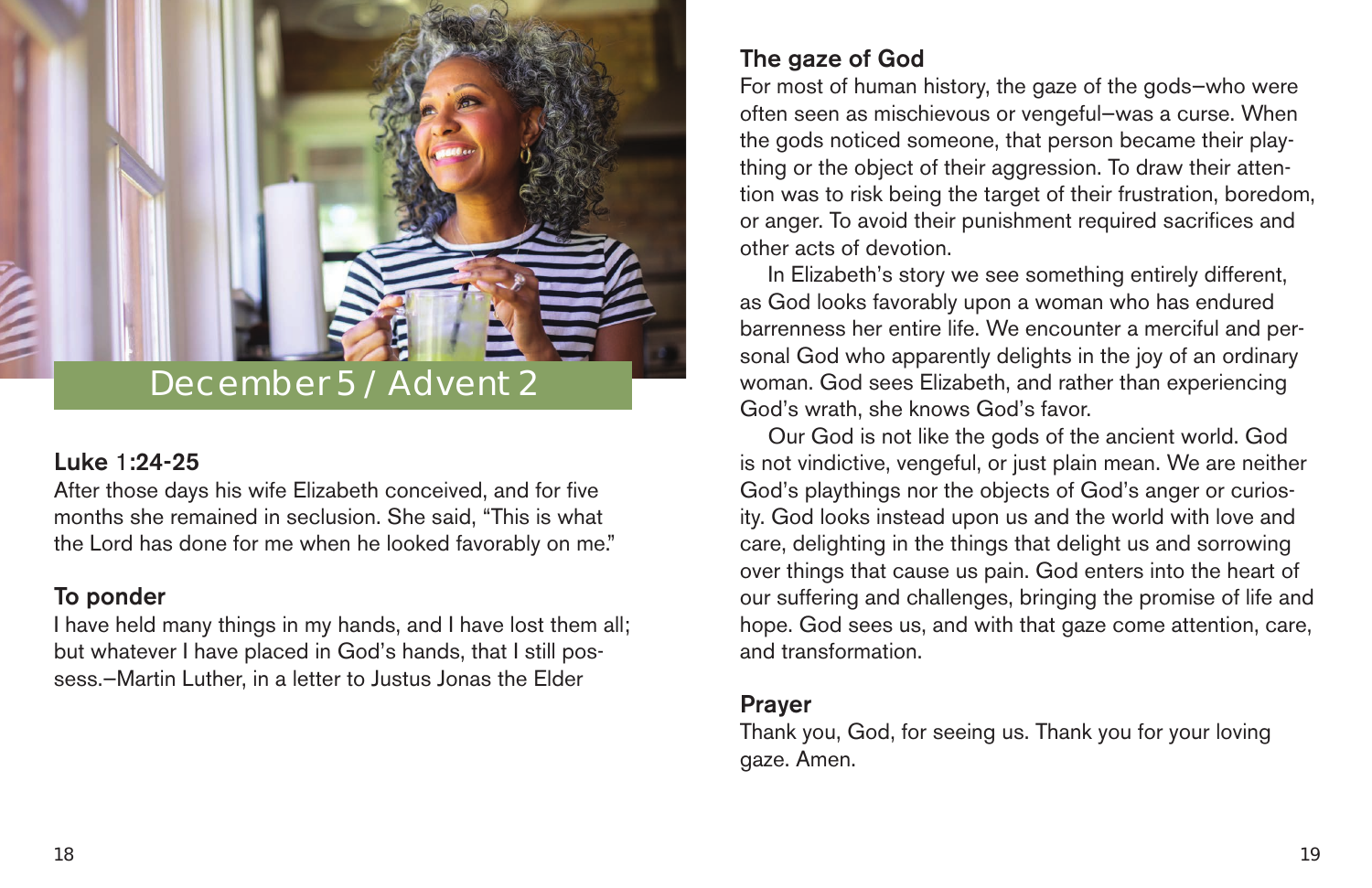#### Luke 2:17-20

[The shepherds] made known what had been told them about this child; and all who heard it were amazed at what the shepherds told them. But Mary treasured all these words and pondered them in her heart. The shepherds returned, glorifying and praising God for all they had heard and seen.

#### To ponder

Do you see this grain of sand / Lying loosely in my hand? . . . / Can it be that God does care / For such atoms as we are? / Then outspake this grain of sand / "I was fashioned by [God's] hand / In the star lit realms of space / I was made to have a place."—Frances Ellen Watkins Harper, "A Grain of Sand"



### Pondering, proclaiming, praising

The greatest and tiniest elements of the universe are equally miraculous: mountains and molecules, a far-off star or a grain of sand. Most of all, the newborn child who is also God incarnate—the creator of all, God-with-us.

How do we fit into this story of God's infinite and intimate love? Do we ponder like Mary, or proclaim like the shepherds? Should we pray inwardly, or praise outwardly? Stay at the manger, or go out into the world?

The manifold actions of the people around Jesus suggest that pondering, proclaiming, and praising are all important ways to respond to the good news. Perhaps this is a glimpse of another ordinary miracle, the community of faith—where pondering, proclamation, and praise are lifted up by a people diverse in gifts and callings, but one in Christ. Today I might need to ponder while you proclaim; tomorrow, I can praise as you ponder. When we join our faith together, like so many grains of sand or stars in the sky, we can be good news for a world in need of the reflection, reassurance, and renewal that the gospel brings.

#### Prayer

God of Mary and shepherds, sand and stars, you call us by name and invite us to ponder, proclaim, and praise your love. Draw us together in community and embolden us to be Christ's body in the world. Amen.